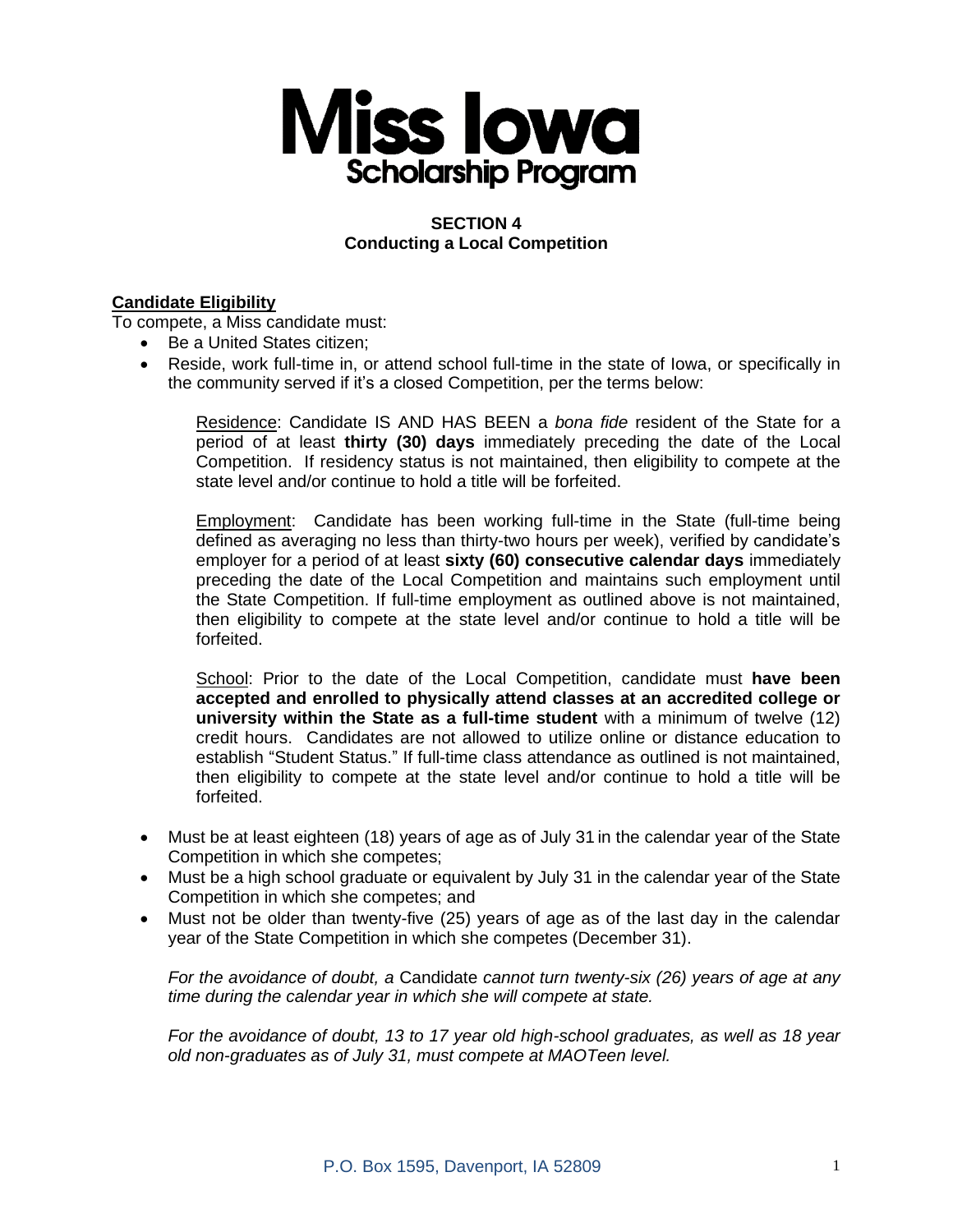- Meet character criteria as set forth by The Miss America Organization (SEE the Candidate Contract for character requirements);
- Be in reasonably good health to meet the job requirements, and the candidate must be able to compete in each phase of competition unassisted; and
- Be able to meet the time commitment and job responsibilities as set forth by the local, state, and national competition(s) in which she competes.

## **New MAO Registration Process** (Subject to change in the next season)

Once a candidate shows interest in your Local Program, please direct her to register for a MAO "membership," if she hasn't registered already. All Miss and Teen candidates are required to register through the link below and pay the one-time per local season MAO fee of \$35 (i.e. Iowa Local Competition season generally runs July to March). This registration step CANNOT be skipped. If you'd like to verify registration, please contact the State ED.

## **STEP 1 -** Click Here for the **[Candidate Registration Link](https://t.e2ma.net/click/3holae/fb3dlab/boizcm)**

After the candidate registers for her annual membership, the State Executive Director is sent an email verification of registration, which includes her initial Local Program or geographical area of interest. The State ED then forwards the candidate an email and Welcome Letter with additional information, including the link to Register to compete in a Local Competition and pay the required \$75 fee (Miss only). If the candidate references a specific Local Program or a geographical area with a Local Program, the email will be copied to the Local Program ED(s). If the candidate references an area in which there is no current Local Program, then the candidate receives a list of all Local Programs and contact information (or possibly just Locals remaining in the season, depending upon the time of the request). There is no MAO Local Competition fee for Teen.

# **STEP 2** – Click Here for the **[Candidate Local Competition Registration link](https://t.e2ma.net/click/3holae/fb3dlab/n1kzcm)**

To compete in your local, the candidate submits the online Local Competition registration form, listing your local program, and pays the \$75 fee online **(ONLY Miss are required to pay the \$75 fee. Teens are exempted from this MAO fee because the Local Program is permitted to charge a Teen fee paid to the Local. Teens use discount code: TEENLOCAL on the Local Competition Registration link)**. Miss Candidates must pay this fee by the date determined by the Local Program and must be prior to commencing any local program activities. This fee is paid to MAO, but will be equally split between MAO and the state organization. The state organization determines the percentage of the fee, if any, that is allocated to the local program.\*

The Candidate will receive a receipt and the State Executive Director will receive an email confirmation that the candidate has paid to compete in the Local Competition. The State ED will communicate registration verification to the Local Program.

## *\*In Iowa, the local candidate competition fee passing to the State program will be shared equally with the Local Program. The Local Program will be required to use these funds for scholarship. The State Board is developing protocols for the tracking of these funds.*

Candidates are also *strongly encouraged* by MAO (but not required) to create a profile on Spotfund and to fundraise for the Miss America and Miss America's Outstanding Teen programs, respectively, through the Miss America Foundation. Although fundraising is OPTIONAL, at a minimum, MAO asks that all candidates create a fundraising profile.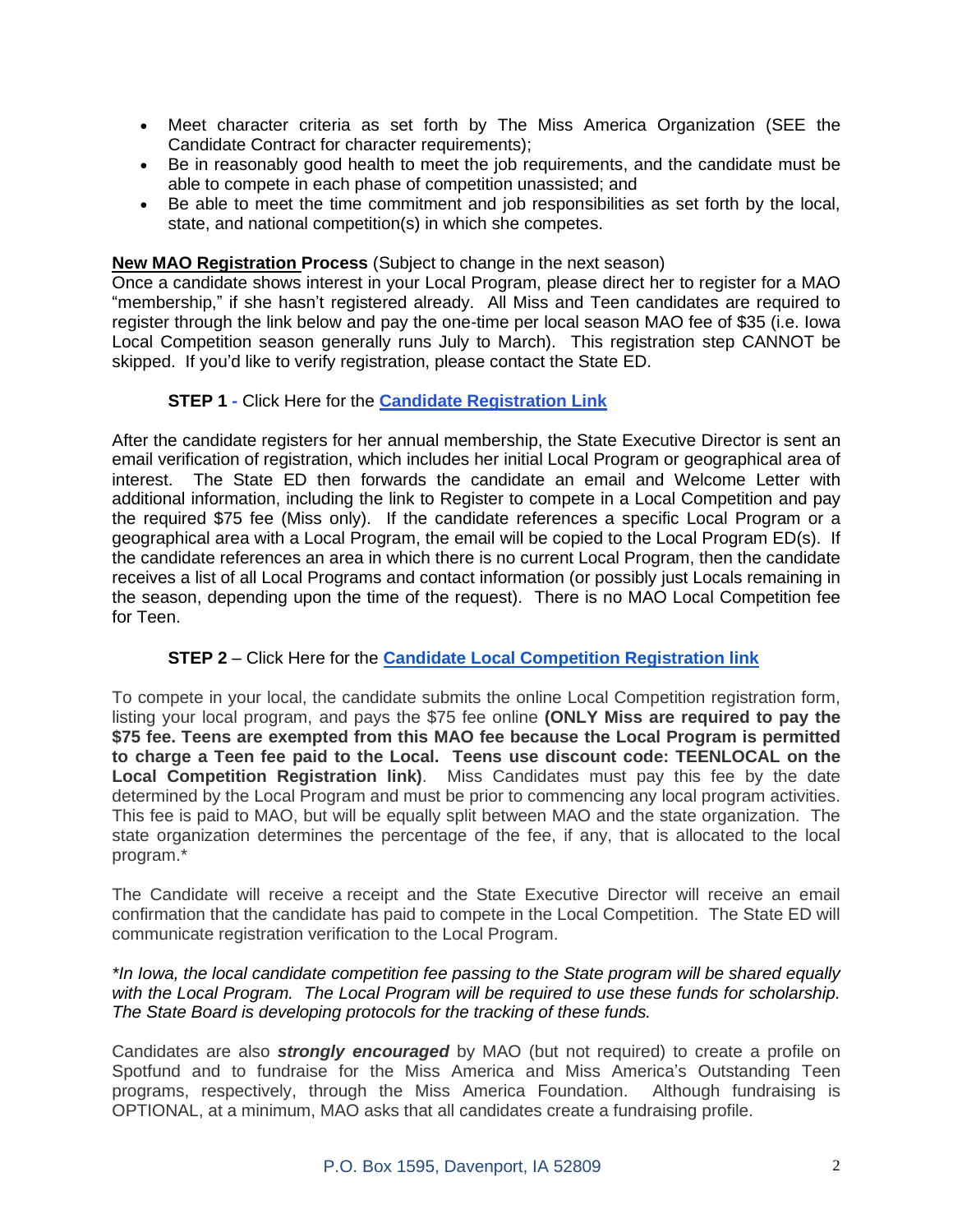**STEP 3 -** Miss Candidates Profile Setup: **[http://spot.fund/missamerica2022](https://t.e2ma.net/click/3holae/fb3dlab/3tlzcm)** Teen Candidates Profile Setup: **[http://spot.fund/maoteen2022](https://t.e2ma.net/click/3holae/fb3dlab/jmmzcm)**

Fundraising by Iowa Miss and Teen candidates on Spotfund for the Miss America Foundation is shared 50/50 between MAO and the State, which funds are earmarked for scholarship use.

## **Local Competition Forms:**

*The Miss America Organization provides several forms on the MAO Resource Portal to be used for your Local Competition:*

- *Judges Orientation Guide, Mechanics of Judging, Judges Affidavit, & Worksheet*
- *Auditor Instructions, Tally sheets & Winner Announcement Form.*
- *All Score Sheets.*
- *Combined State and Local Candidate Contract.*
- *Sample Production Script.*
- *Public Relations & Field Marketing Tools.*
- *Liability Insurance Information.*

#### *Please note the MAO Resource Portal is intended for Executive Director use only. EACH YEAR, be sure to visit the MAO Resource Portal for the most recent candidate contracts, judging forms, and auditor materials.*

## **Required candidate forms at the Local level:**

You may wish to include additional forms (so long as they are not contrary to the rules and regulations of the Miss Iowa and Miss America program), and you are encouraged to visit the Miss Iowa Resource portal for a list of recommended local forms. At a minimum, the following forms and materials are REQUIRED at the local level:

❖ **Candidate Contract.** Prior to the competition, the candidate must complete the Miss America Local and State Candidate Contract. The contracts are available in a fillable .pdf format on the MAO Resource Portal. If the candidate is under 18, her parent or guardian must also sign the contract in the signature section. This new revised contract serves as a combined contract for all Local Competitions in which the candidate competes during the competition season AND the State Competition. The contract **no longer** requires notarized signatures. HOWEVER, please note that each Local Program in which a candidate competes must verify (by signature on the contract) that the ED of the Local Program has thoroughly reviewed and approved the candidate's eligibility to compete. SEE pages 21-24 of the contract for "First Entered" "Subsequent Entered" and "State Competition" ED approval sections. If the candidate competes in more than three (3) Local Competitions, then insert additional "Subsequent Entered" pages as needed.

*REMEMBER a candidate's circumstances may change throughout the competition season, so it is critical that you verify her eligibility for EACH Local Competition (as we are also required to do for the State Competition).*

- ❖ **All attachments, documents, and copies as applicable in the Candidate Contract.** SEE pages 25-31 of the contract.
- ❖ **Local Release & Indemnity Form.** Prior to the competition, the candidate must read and sign the Release and Indemnity form. If she is under 18, the Form must also be signed by the candidate's parents or guardian.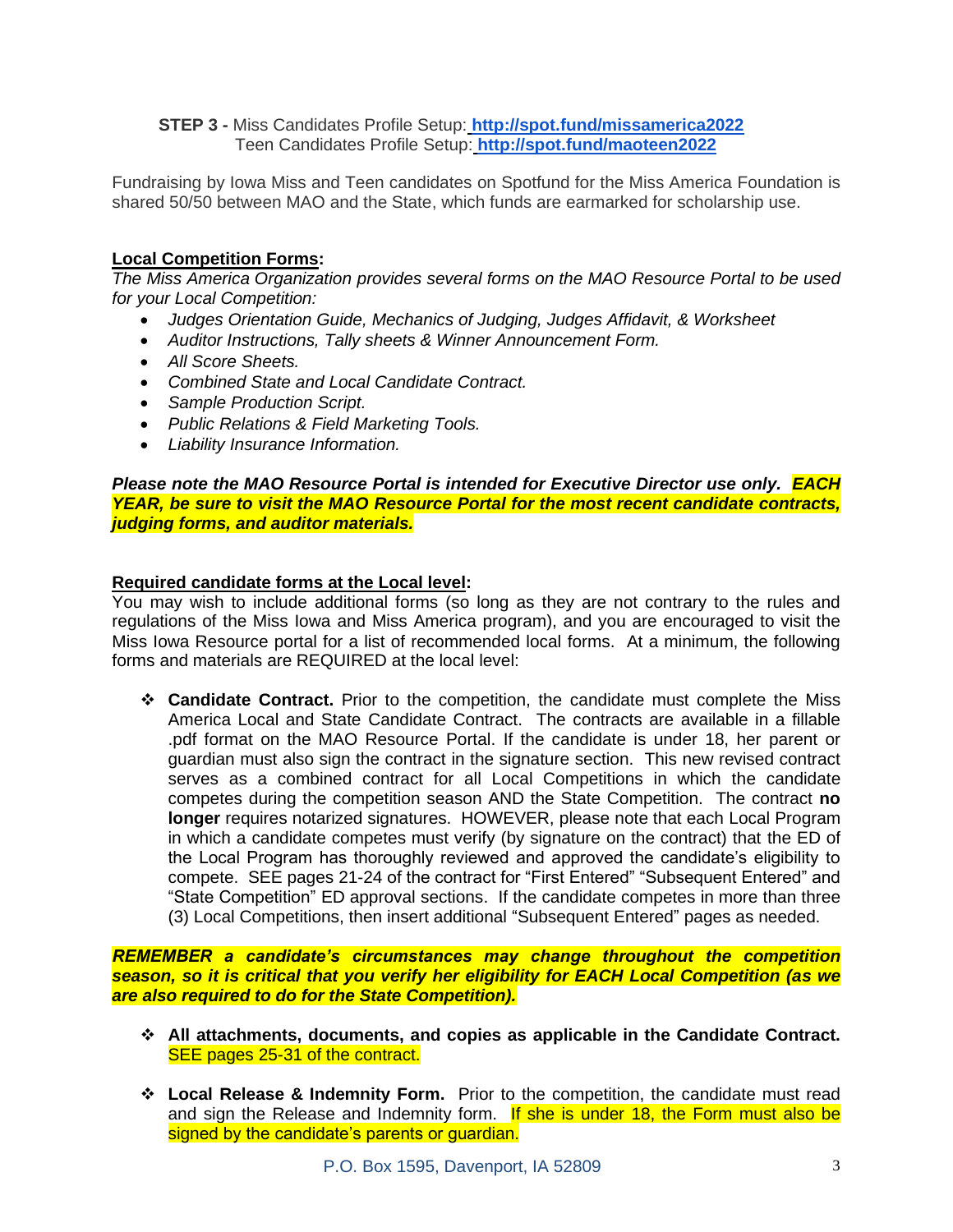# *Local Release and Indemnity Form is located on the Miss Iowa Resource Portal.*

❖ **Resume and Social Impact Statement** It is important to inform the candidate of the written work required for the competition so that she will have adequate time to prepare. The candidate will need to prepare a Resume and a Social Impact Statement to include in the Judges' materials. The Resume content and format is in the candidate's discretion, but is limited to one-page, one-sided. The guidelines for the Social Impact Statement are specifically stated on the instructions and must be strictly followed.

# *Resume & Social Impact Statement Instructions are located on the Miss Iowa Resource Portal.*

# **Additional Information/Forms for Your Local Competition**

# **Candidate Information Form**

Gather relevant information regarding each candidate – her full name, date of birth, address, phone number, email address, school/college information, social impact initiative, talent, parents' names and contact information, etc. This information provides you insight into learning about your candidates and can be helpful in the preparation of the production script.

# *Candidate Information Form sample is located on the Miss Iowa Resource Portal*.

# **Talent Reservation**

You are encouraged to utilize a form for your candidates to select their talent performances. Remember that talents are limited to no more than 90 seconds, and there can be no duplication of song/selection for any Miss or Teen in your competition. Talents are usually reserved on a first come, first served basis.

#### *Talent Reservation Form sample is located on the Miss Iowa Resource Portal*.

# **Photos**

Your Local Program may wish to require candidates to submit a photograph for use in the publicity of your program and your program book. Photo requirements should be reasonable. Be sure you also have permission to use and publish the photograph by requiring the candidate and photographer to sign a release for your use.

# *Photography and Website Release Form located on the Miss Iowa Resource Portal.*

#### **Other Considerations**

Just as your Local Program will work to prepare your Titleholder for the state competition, it is important to invest some time to prepare your candidates for the local competition. Let them know the wardrobe requirements. If a production number outfit is needed, be sure the candidates know as early in the process as possible.

The producer will set rehearsal times. The candidate will be more comfortable if she has rehearsed the onstage phases of competition in advance. She should also rehearse her talent, being mindful of the 90 second time limit. At one rehearsal, the producer or his/her designee should time the talent with a stop watch, so there will not be a problem during the production.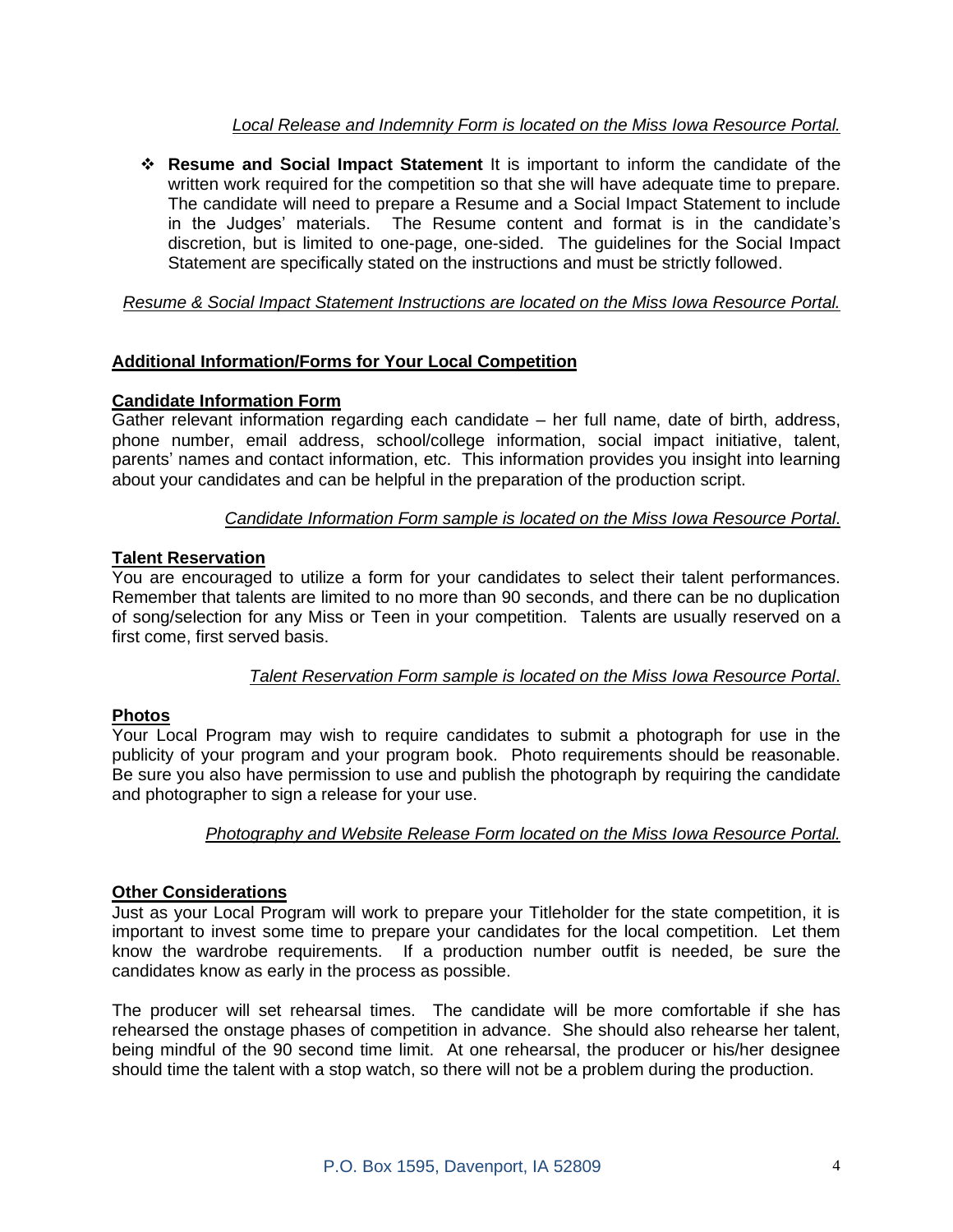You are strongly encouraged to assemble a panel of mock judges to conduct at least one mock interview for the candidates (offering more than one is great!), so that each will have an opportunity to practice the interview process.

## **Production**

It's helpful to have a Producer with some theatre experience, and ideally, be a volunteer to keep the expense at a minimum. The Producer is responsible for the script, the set, lighting, sound and stage management as well as the theme of the production. You may wish to consult with other Local Programs for a sample script.

Selection of a facility for the competition will depend upon what is available in your community. There are many different types of facilities including school auditoriums, civic auditoriums, church fellowship halls, hotels with ballrooms or convention centers, shopping malls, etc. This often requires an expenditure of funds, and the facility should match the anticipated size of your audience. It should have adequate dressing rooms, a stage or performance area that is suitable for a variety of talent performances, and adequate sound and lighting.

The emcee or host for the onstage competition could aid in filling the auditorium if a local media celebrity or community leader consents to serve. Many television and radio personalities will host the competition at no charge since they must donate a certain amount of time for community service. If this is the case, a nice gift should be given to thank them. Miss Iowa (and/or Miss Iowa's Outstanding Teen) is also another option and pending availability, she will be able to emcee, perform and/or sign autographs at your competition for a nominal fee. Arrangements must be made with her Business Manager at businessmanager@missiowa.com. Also consider former Titleholders, a college speech or theatre professor, or community leader for this important task. Consider printing the script in a large font and using large notecards with a ring clip to ease maneuvering for the emcee or host.

You may wish to invite former titleholders, the emcee, state titleholders, or community groups to provide entertainment for the production between phases of competition or fill time as needed. If you use a local dance studio for entertainment, be mindful that your production should not have the appearance of a dance recital. The producer should also consider the amount of time for the entire production. Extremely long competitions may not get repeat audiences.

Local Programs must adhere to the following production rules mirrored after the Miss Iowa and Miss America competitions.

#### **PRODUCTION RULES**

- Talent presentation shall not exceed 90 seconds (1 minute 30 seconds) in length. The introduction to talent by the emcee is not included in the time. The Producer should time the talent presentation prior to the competition.
- There will be no duplication of talent performance. For example, candidates may not sing the same song (or the same song that is used for production purposes). A candidate may not include in a medley, the same song another candidate is planning to perform as a solo, or as part of a different medley, or as a dance performance. The Producer will determine what represents duplication. To avoid conflicts, candidates should complete a Talent Reservation form and submit it to the Local Program as soon as possible after completing the registration paperwork. Talent reservations should be reserved on a first come, first served basis.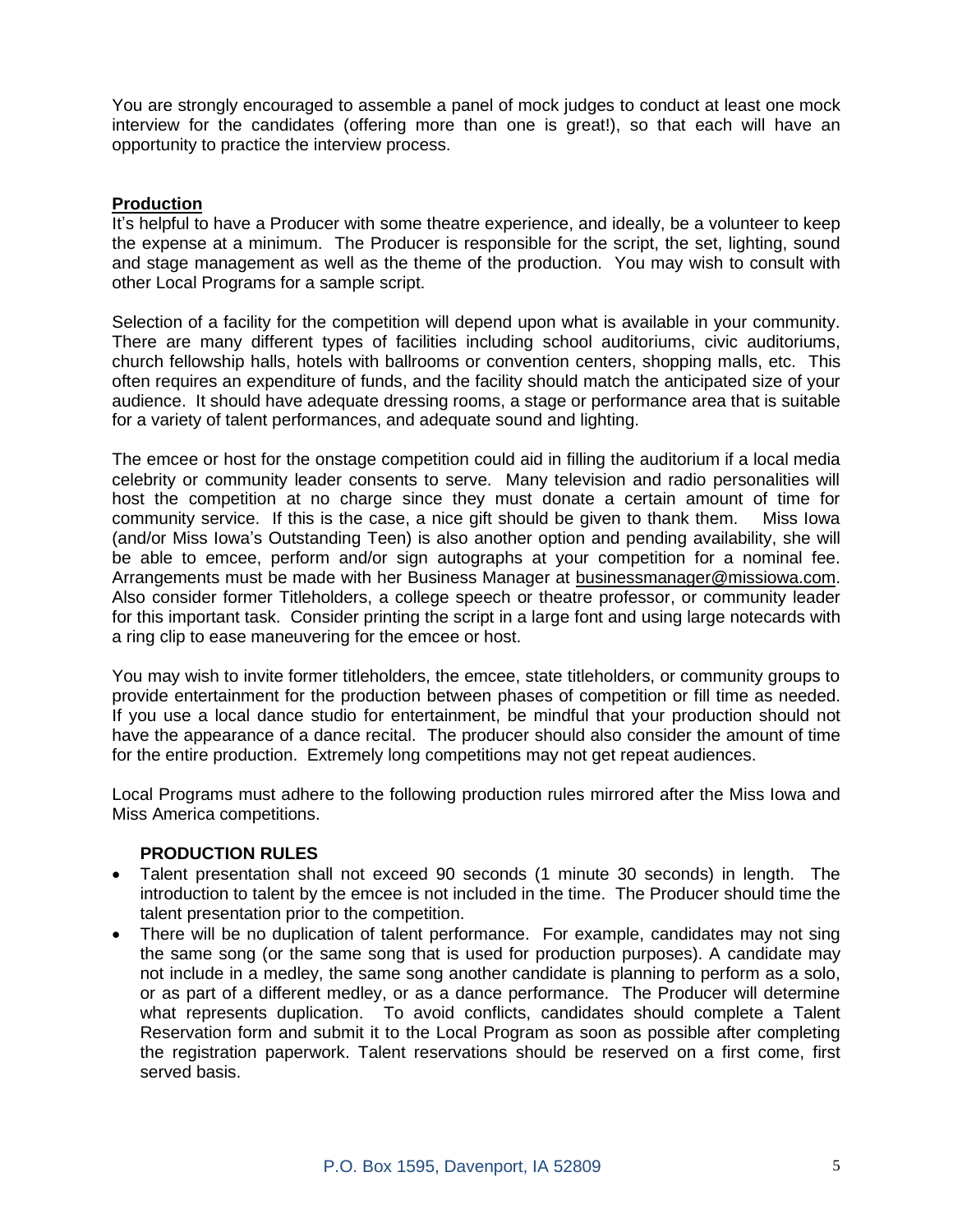- Talent presentation must be live and may not be lip-synced. A candidate may pre-record her own background vocals or accompaniment, but it CANNOT be announced that she recorded such vocals or music as a part of her introduction. In other words, candidates may only be judged on what she performs live onstage.
- Vocal or dance talent presentations are often accompanied by a musical arrangement. An *a cappella* presentation (without musical/instrumental accompaniment) requires prior approval of the producer.
- Background vocals on an accompaniment are allowed if they do not overpower the candidate's voice and are in the *harmony*, not the melody. Taps on the background of a tap dancer's accompaniment are prohibited. Background for instrumental talents cannot be of the instruments used for the talent (i.e., no violins for a violinist, no flutes for a flute player, etc.)
- The candidate must perform her talent alone on the stage.
- Accompaniment music must be a good quality and contain ONLY the accompaniment for the talent.
- Use of sheet music or scripts for dramatic readings are not allowed during the competition.
- No fire batons, swords, and/or knife twirling or bow and arrow skills, or any talent that would constitute a danger to anyone in the performing area is allowed.
- The use of live animals during any phase of competition is not allowed.
- No props will be allowed unless the prop is deemed necessary by the Producer as essential to the performance.
- All material included in candidate performances must be in good taste. This includes any and all music, song or written lyrics, and actions on stage. The Producer reserves the right to refuse any talent choice that does not meet these criteria.

#### **Program Book**

You may wish to have a program book to sell to your competition attendees. MAO encourages use of the Miss America Program Book Cover and insert pages (called the State Field Book found under Order Forms on the Miss America Resource Portal Local Executive Director tab), to which your printer then adds your own program book pages. This gives your program credibility and firmly aligns your organization with Miss America. The covers are available in lots of 100. You might want to partner with another Local Program to split the number of covers and cost.

You may wish to contact several local printers for a bid to print your pages of the book. You will find a wide range of prices. Also, office supply and service stores such as Kinkos, Copyworks, Staples, or OfficeMax might give you a more reasonable price or a discount. Some Local Programs print and copy their own program book.

The program book may contain photographs and information about your candidates. If you have a program book, scholarships awarded by your Local Program must be listed. It should also list sponsors and donors of gifts and services. Do NOT publish the candidates' competition resumes and/or social impact statements in the program book.

Another way to help pay for the program book is to sell ads to local businesses. You may also encourage, but not require, your candidates to sell ads in the program book to businesses and/or family and friends who wish to support them.

Two (2) copies of the Local Program Book must be provided to the Miss Iowa Executive Director/Miss Iowa Board, if requested (at no charge).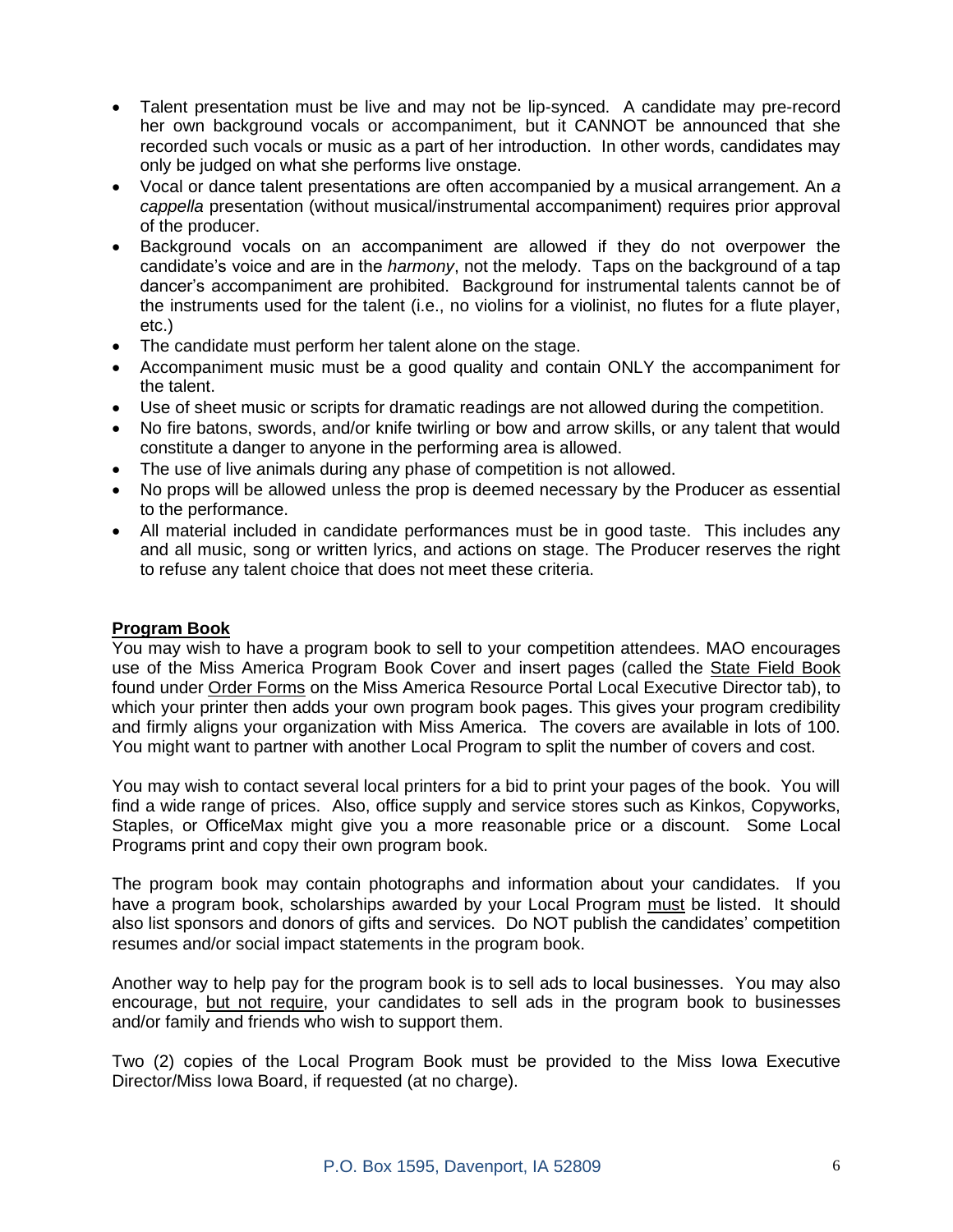## **Candidates holding another title**

According to Miss America rules, a candidate entering a Local Competition cannot hold any other type of pageant title. Before she becomes a candidate in your Local, she must resign from her other Title in writing to the ED of the MAO Local or any Festival, County Fair or other pageant system.

Note: At the State level, College or University Titleholders as well as Festival and Fair Titleholders may compete at the state competition if they meet the required guidelines established by Miss America, and if the State Board wishes to accept college or fair titleholders in a particular year.

#### **Resignation of a Titleholder**

Since the Local Preliminary Scholarship Programs function year-round, the Miss Iowa Board of Directors discourages the practice of Titleholder resignation in order to compete in another Local Competition. Additionally, the Miss Iowa Board discourages the practice of recruiting a Local Titleholder as a candidate before the end of her year of service. That being said, it is ultimately the Local Program's decision whether or not to accept/permit a Titleholder's resignation. Admittedly, it's a difficult and uncomfortable situation for the Local Board and the Titleholder if she is no longer committed to serving as the Titleholder.

To resign, the Titleholder must discuss it with the ED of her Local Program and submit her resignation in writing. For the Titleholder to be able to relinquish the Local title, the ED must approve and **accept** the resignation. The ED has the right to refuse the request for resignation. If approved, the Local ED must then report the resignation to the Miss Iowa Executive Director. The Miss Iowa Board is NOT involved in this decision-making process, but the Board documents titleholder resignations for our records. It is the responsibility of the former Titleholder to send a copy of her approved resignation to the ED of the Local with whom she desires to become a candidate. *This process MUST be completed at least 15 days prior to the first rehearsal for the new competition.*

**NOTE:** The First Runner-Up or other candidate that accepts a Local Title to complete the year of service because of a resignation for any reason must be awarded additional scholarships equal to that of the resigning titleholder, UNLESS the candidate executed an Acknowledgment Form prior to competition, acknowledging that said ascending runner-up would NOT be awarded said scholarship in the event of a resignation.

#### *Local Acknowledgment Form sample is located on the Miss Iowa Resource Portal.*

*SCHOLARSHIP ENTITLEMENT IN THE EVENT OF RESIGNATION: PLEASE NOTE that it has been established by the Miss America Organization and case law that a candidate is entitled to her full scholarship upon winning the competition, regardless of whether or not she completes her entire year of service. A titleholder could resign her title the day after she wins Miss Local Competition, and she is STILL entitled to her full scholarship. It is inappropriate to suggest, imply, threaten, or require that a titleholder forfeit her scholarship if she seeks resignation.*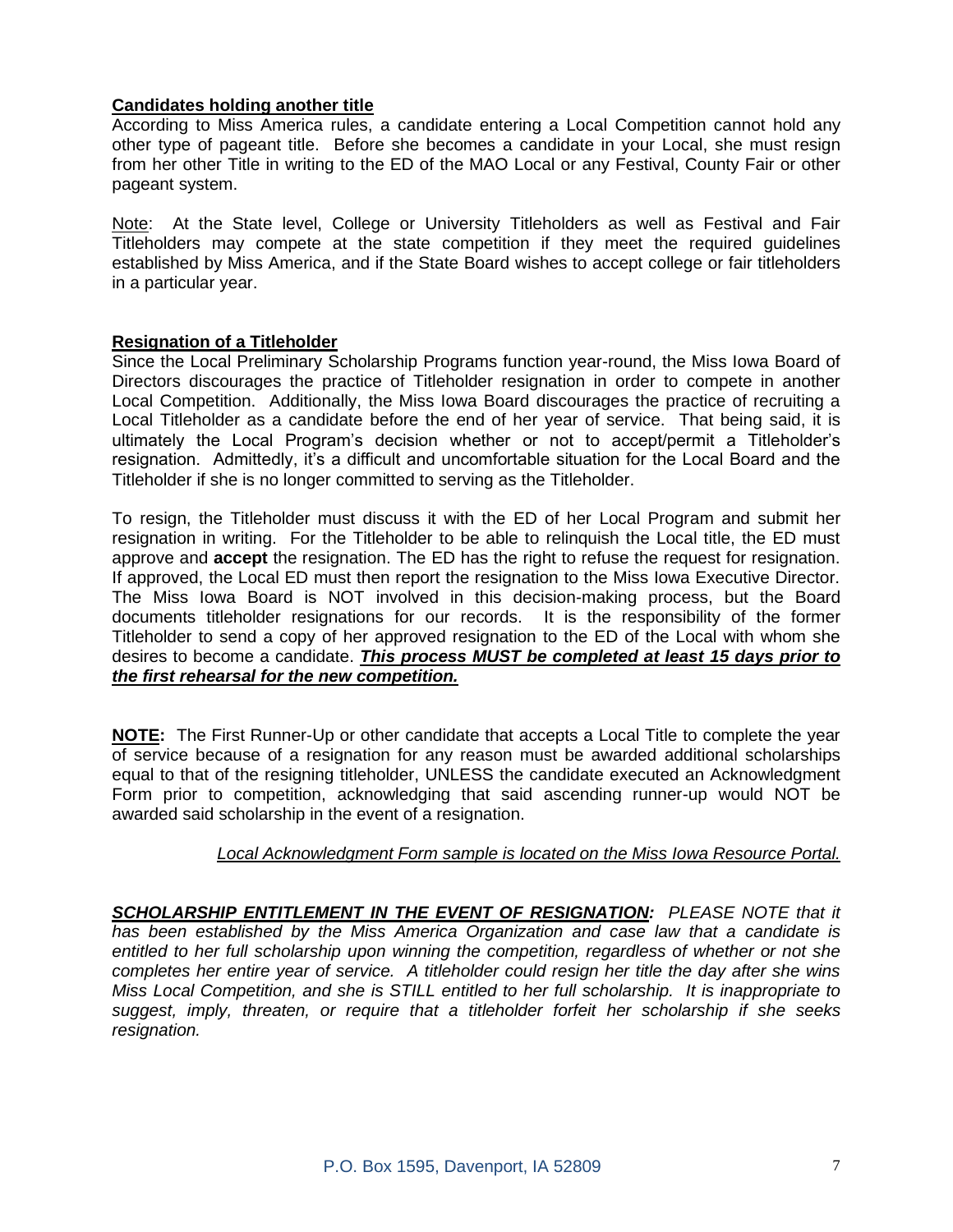# **JUDGES AND JUDGING**

#### **Selection of Judges**

Perhaps one of the most important tasks in conducting a Local Competition is to select a panel of skilled and fair judges. The person responsible for this should work closely with the ED and select a group of individuals with a balance of experience in the arts, business, and community service. They should be decisive, impartial, consistent, and appreciative of culture and community endeavors.

You are required to have at least five (5) and no more than seven (7) judges. One judge must be a novice; this is a person who has never before judged a Miss America local or state competition. The Miss Iowa Board usually conducts a Judges' Seminar biennially during Miss Iowa week (and often at other times throughout the year) and maintains a list of certified judges. The list is updated after each Judges' Seminar and is available on the Miss Iowa Resource Portal. The Field Operations Team may offer to conduct a Judging Seminar in conjunction with your local competition. This may increase the number of certified judges in your community and may increase the interest in your scholarship program. It can also serve as a fundraiser for your program by charging attendees a small fee (i.e., \$15). The panel must have at least two (2) certified judges and must have one novice judge. Certified judges must attend a Judges' Seminar every three (3) years to be "recertified."

Judging Eligibility Rules are available on the Miss Iowa Resource Portal for your reference. One panel of judges can judge both Miss and Teen for your competition, but you must make sure all judges are eligible to judge your full group of candidates.

The process to select judges should begin at least 3 or 4 months prior to the date of your competition. A person may judge no more than four (4) titles in a competition year. As you'd expect a dual/double counts as two (2) titles; likewise, a triple program counts as three (3) titles. A judge cannot judge the same local program two (2) consecutive years. **Please be sure to carefully review the Judging Eligibility Rules and vet your judges well in advance of your competition.**

As mentioned above, it is permissible to have the same panel of judges for both the Outstanding Teen and Miss competitions. However, there must be a separate set of judging forms and tally sheets for the Outstanding Teen and Miss competitions. Please speak to the auditors in advance to ensure they are familiar with the forms for auditing the two concurrent competitions.

# **Approval of Judges**.

Once the judges have been selected and consent to judge, email the list of proposed judges to [executivedirector@missiowa.com.](mailto:executivedirector@missiowa.com) All local judges must be approved by the State in advance. This should be done as soon as possible and no less than two (2) weeks prior to your competition. You will be notified if all the judges have been approved. If any judge is not acceptable, another judge must be recruited. As such, the earlier you can submit your list of proposed judges, the better. Updated certified judges' lists will be posted to the Miss Iowa Resource Portal as frequently as the list is updated.

# **Judges Information**

Once an individual has consented to be a judge at your Competition, communication should be sent confirming the commitment with the specific information about where to meet, the time, and what to expect. You should also provide a list of the candidates to your judges as soon as possible. If a judge knows a candidate that would prohibit his/her ability to judge fairly or has a direct conflict, you will then have enough time to contact another judge.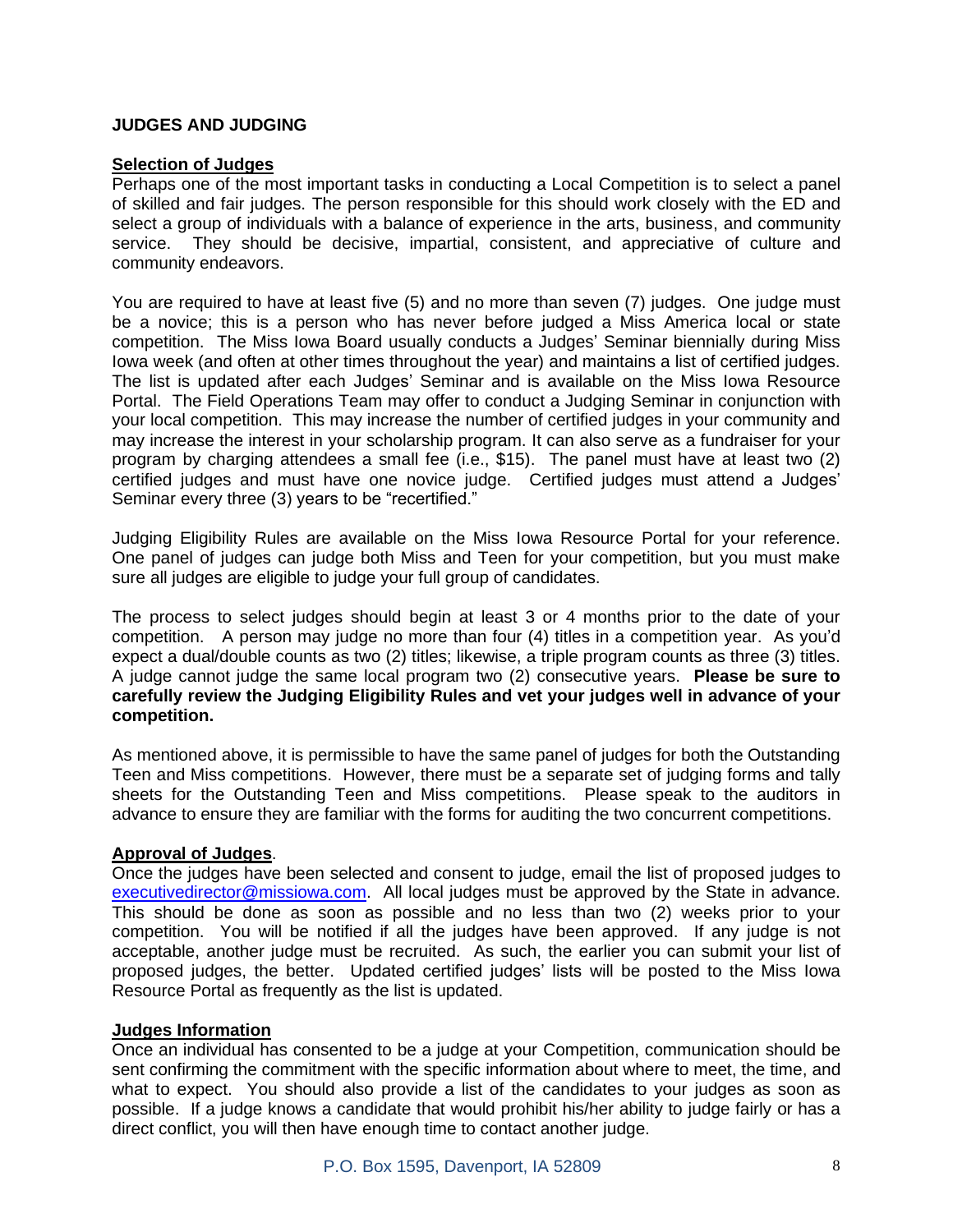Request that the judge provide you a BRIEF 3-5 sentence bio about his/herself for introductions at the competition. Be sure to review the bio for compliance with MAO rules and terminology. The Bio should be copied for the Producer to include in the script and/or the Program Book Chair to put into the Program Book. You should maintain these records for proof of your judging panel's compliance with the rules.

## **Judges' Chair**

The Judges' Chair is the host to the panel of the Judges for the day and **cannot** be the Executive Director. The Chair is responsible for preparing the judging forms, to give the forms to each judge at the beginning of each phase of competition, collect them after the competition phase is over, and give them to the auditors. This individual also stays with the judges' panel during meals, breaks, and at the intermission of the competition. Remember that judges should leave the auditorium during the intermission in order to ensure there is no questionable contact or perceived impropriety with candidate parents, other board members, etc. At the end of the competition, the judges should be escorted from the auditorium. It is appropriate for the judges to take a photo with the new titleholder(s), but the judges should promptly leave the facility. This will reduce the risk of any inappropriate comments or statements that could be misconstrued.

Judges are volunteers and are not paid. However, you may need to arrange for overnight accommodations. Many hotels will donate a room in exchange for an ad in the program book and a thank you from stage. You will also probably need to provide at least one meal and snacks for the judges. Some restaurants will provide a complimentary meal in exchange for an ad or may provide several complimentary meals as long as an equal number of meals are purchased. Some Local Programs prepare and serve meals for judges. You might have a volunteer who would invite the judges' panel to a meal in his/her home.

# **Judges' Books**

The Preparation of the Judges' Books is also the responsibility of the Judges' Chair, with the assistance or direction of the Executive Director, if needed. The Judges' Book is a binder that includes each candidate's picture (if possible), candidate number, resume and social impact initiative statement, scoring guide, extra paper for notes, and a judges' worksheet grid. You may also include a copy of the phases of competition/judging criteria. Admittedly, it is costly to mail the Judges' Books to your judges in advance of the competition. It is very important, however, that the judges at least receive the candidates' resumes and social impact initiative statements in advance of the competition. These should be compiled and mailed or emailed to the Judges at least **ten (10) days before your competition, if possible,** so each judge will have time to read the information about each candidate and formulate questions. Judges should have the opportunity to research the candidates' social impact initiative to better prepare for interview. The candidate information in the Judges' Book should be arranged in candidate order.

**Note:** Consider printing the judges' names on foldable cardstock to be placed in front of the judge for the interview. This is very helpful for the candidates.

# *Judges' Worksheet is located on the Miss Iowa Resource Portal.*

# **Phases of Competition**

There are 4 phases of competition – Personal Interview, Onstage Interview/Social Impact Pitch, Talent, and Red Carpet (formerly Evening Wear). Consult the current Local Competition Guidelines/Phases of Competition (available on the Miss Iowa Resource Portal) for details on the judging criteria and wardrobe information to share with candidates.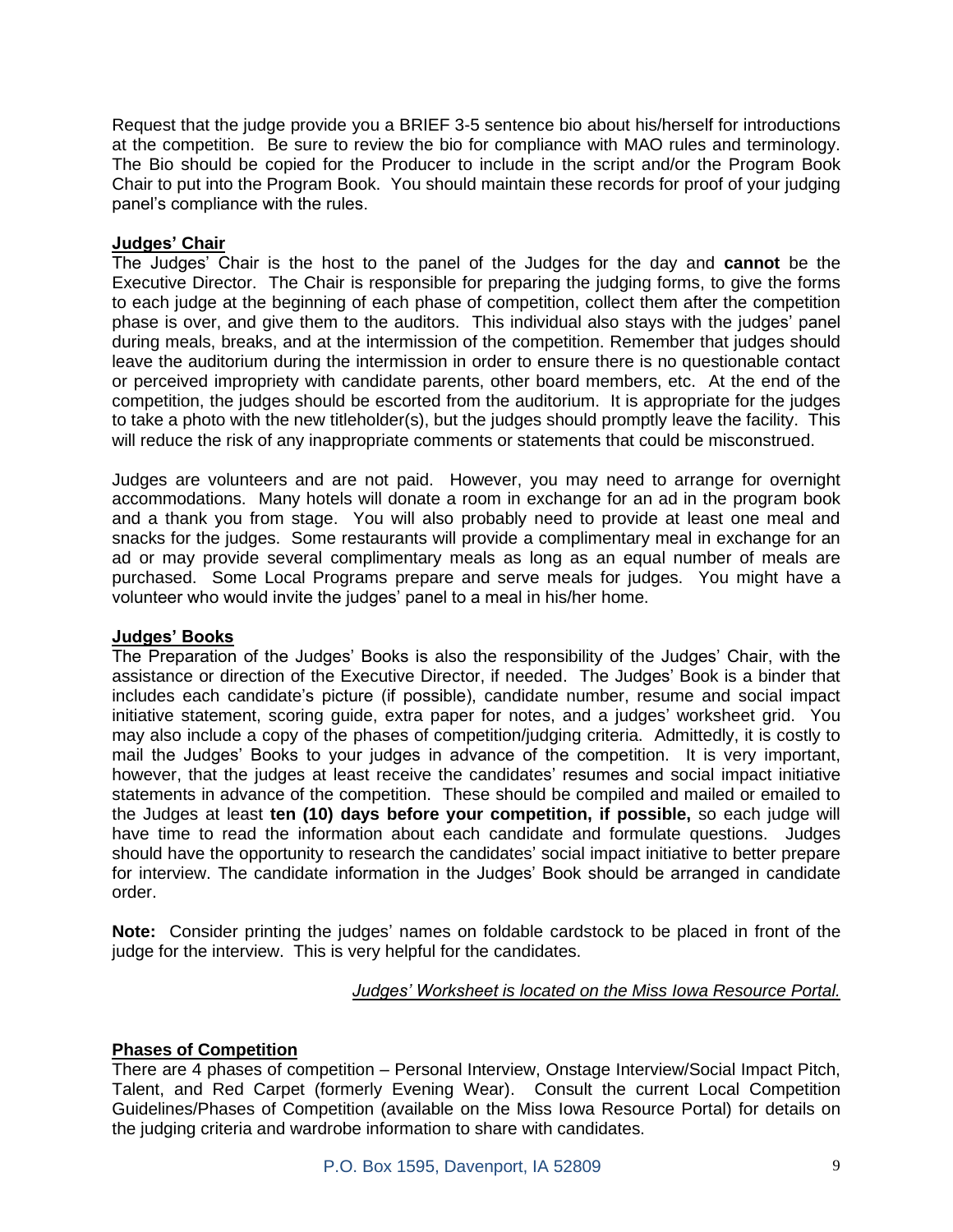## **Personal Interview**

- Candidates may stand at a podium in front of the judges or be seated at a boardroom table across from the judges for the interview. This decision is at the Local Program's discretion, so long as the arrangement is the same for all candidates.
- There is no opening statement.
- Interview questioning from the judges is for 9 minutes 30 seconds.
- Candidate has the opportunity to provide a 30 second closing at the end of the interview, but a closing is completely optional to the candidate.
- Candidates are not permitted to approach the judges, shake hands with the judges, or pass out any material.

It is the responsibility of the Executive Director or the Judges' Chair to prepare all of the score sheets and auditors tally sheets with judges' names and candidate names and numbers prior to the competition. If there has been a candidate withdrawal or addition after the form is completed, then the ED or Judges' Chair is responsible to make the corrections, not the judges.

The Personal Interview score sheets should be printed on WHITE paper. This phase of competition accounts for 35% of the candidate's total score.

## *All Competition Score Sheets are located on the MAO Resource Portal*

#### **On-Stage Interview/Social Impact Pitch**

On-Stage Interview is a continuation of the private interview. The judge who asks the candidate her FIRST question in private interview will then, immediately upon conclusion of the interview, write the on-stage question that the candidate will answer onstage in this phase. No other person can write this question. It is intended to be an extension of the interview, although it could possibly address a new, but related topic. The judge may ask the question live during the competition, or it may be read to the candidate by an emcee or host, referencing the judge who wrote the question.

Immediately following\* the Onstage Interview, the candidate will deliver a 10 to 20 second Social Impact Pitch, which at her discretion can include a statement on the initiative's importance, her work and plans with her initiative, or other information. This statement is similar to the Social Impact Statement (tweet) previously provided in evening wear. There will be no question asked of the candidate following her SIP at the Local level.

\*Local Program may choose to have the candidate provide her social impact pitch, then follow with her Onstage Interview question.

The Onstage Interview Score Sheet should be printed on PINK paper. This phase of competition accounts for 15% of the candidate's total score.

#### **Talent**

Please refer to the production rules earlier in this section.

The Talent score sheet should be printed on BLUE paper. This phase of competition accounts for 35% of the candidate's total score.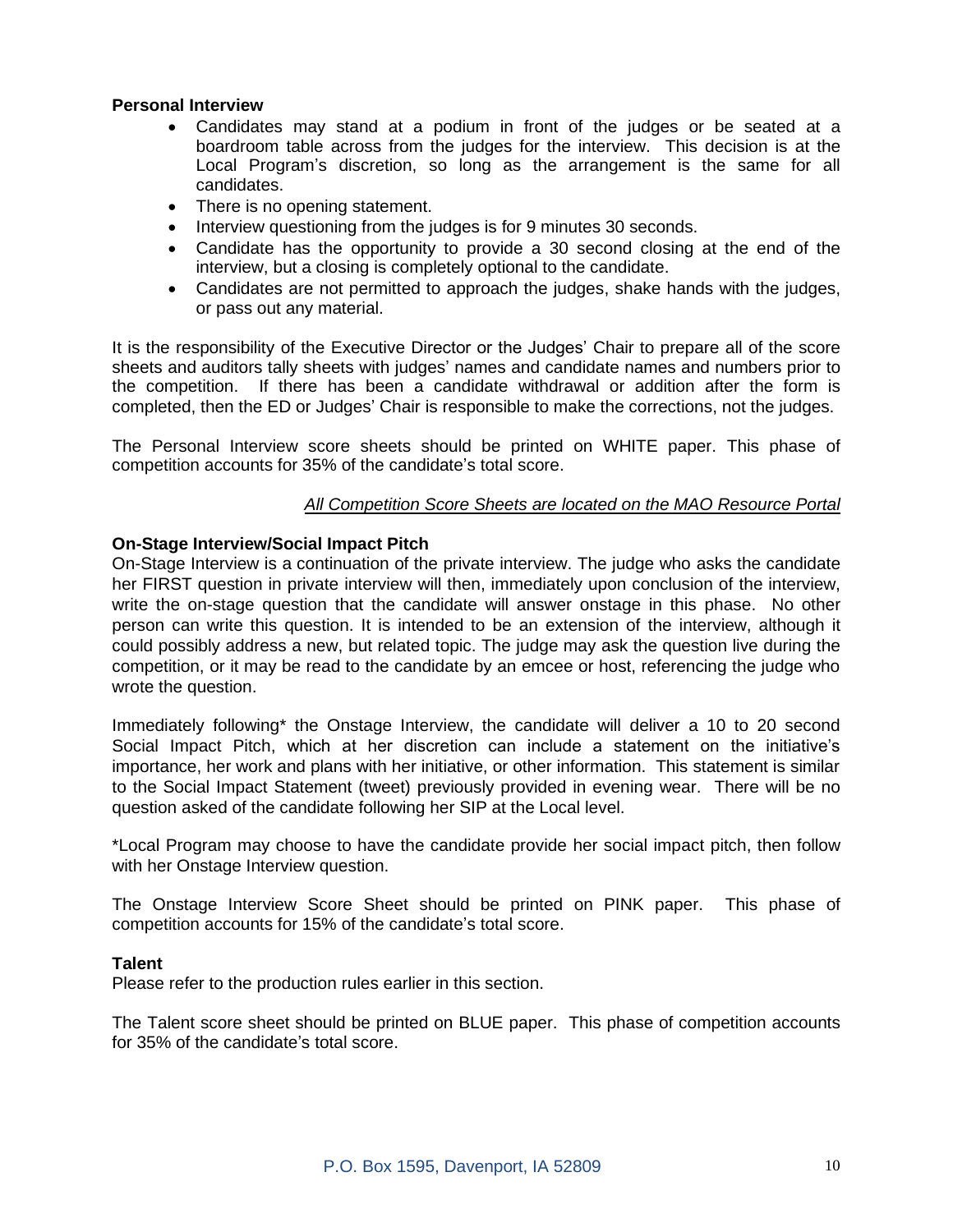# **Red Carpet**

This phase is a stand-alone competition (there is no pitch or question), in which the candidate wears her choice of evening wear.

The Red Carpet Score Sheet should be printed on YELLOW paper. This phase of competition accounts for 15% of the candidate's total score.

The Judges' Chair will give each judge the score sheet of the appropriate competition immediately prior to that competition and collect them immediately after that phase of competition is over. The score sheets should NOT be placed in the judges' books. After the Interview, the Judges' Chair should collect the score sheets and place them in a sealed envelope to be given to the auditors prior to commencement of the onstage phases of competition. After each phase of onstage competition, the score sheets are collected by the Judges' Chair and given immediately to the auditors.

## **PLEASE remember that there is NO FINAL BALLOT at the local level of competition.**

Summary of r*ecommended* colors for judging ballots:

| Interview                             | White  |
|---------------------------------------|--------|
| Onstage Interview/Social Impact Pitch | Pink   |
| Talent                                | Blue   |
| <b>Red Carpet</b>                     | Yellow |

# **Judges' Orientation**

The Judges' Chair should be as familiar as possible with the judging criteria, score sheets, and auditor materials as he or she (or the Local ED) will need to orient the judges to the process prior to the competition. You should plan for about 1 hour for the judges' orientation. You may wish to inquire if a member of the State Field Operations Team is available to lead your Judges' Orientation, especially if you are new to operating a Local Program or new to your position on the Local board.

You should also discuss judge expectations and protocol so that each judge will understand how to act during the competition. Judges should clearly understand that they are not to discuss the candidates or competition with anyone, including each other, at any time during or after the competition.

#### *Judges' Protocol is located on the Miss Iowa Resource Portal*

# **Judges' Critique**

You may wish to ask that your judges provide a critique of your new titleholders. This is optional at the discretion of the Local Program and is not required. If you do wish for the judges to provide a critique, there are STRICT rules to be observed for this critique session:

- 1. Neither the new titleholders, nor their parents or any other family members, are permitted to be present for the judges' critique. (The new titleholders should thank the judges and you should let the judges congratulate the winners and even take photos, if you'd like, but this "meeting" with the judges should be very brief and involve NO critique.)
- 2. The critique may only be provided to the Local Program ED or to a designee of the ED (i.e., the Judges Chair).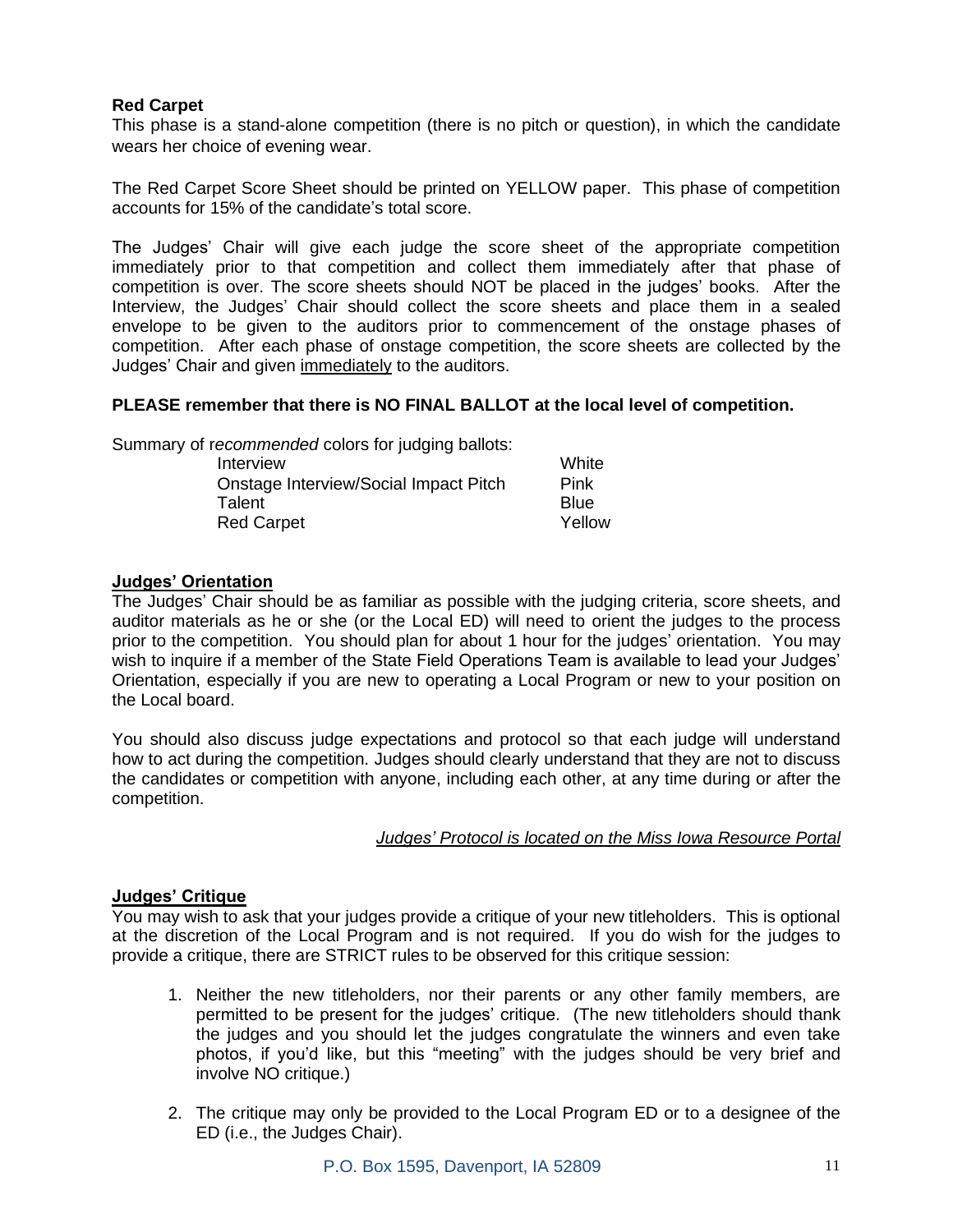- 3. Judges are NOT permitted to critique anyone except the new local titleholders.
- 4. Judges are NOT permitted to discuss their critique with ANYONE outside of the judges' room, except the ED or the designee.
- 5. Judges are NOT permitted to discuss any phase of competition, judging thoughts, notes, recommendations, advice, etc. to any candidate who competed, or to a candidate's, friend, family member, coach, advisor, or any other person. SIMPLY PUT, ONCE THE JUDGING PROCESS IS COMPLETE – MUM'S THE WORD!

## **Selection of Auditors**

The Auditors are also VERY important persons in the judging process. They transfer the scores from the judges' score sheets onto the tally forms and compute the scores. Each local is required to have two (2) auditors. It is recommended that one auditor hold a CPA and be familiar with the process of auditing. The second person should be familiar with finance and computing, such has a banking employee, financial advisor, math instructor, or bookkeeper. The auditors cannot be related to any Local Board member or have any connection to any candidate of the competition. Local Board members CANNOT serve as auditors for their own Local Program or any other Local Program. Arrangements should be made with the Auditors as far in advance as possible. This is especially true when your Local Competition occurs around tax time.

There should be TWO (2) tally sheets utilized – either 2 computer tally sheets or ONE computer tally and ONE manual tally sheet. Utilizing two tally sheets (actually 4 if you have Teen program as well) ensures a cross-check for accurate scoring and calculation. The computer and manual tally forms are Excel spreadsheet format to be downloaded from the MAO Resource Portal and can be emailed and/or saved to a flash drive. To assemble the sections of the manual Tally sheet, follow the directions located on the sheet. **DO NOT ALTER THE CALCULATIONS OR FORMULAS OF THE COMPUTER OR MANUAL TALLY FORMS!**

You should communicate with the Auditors at least a week in advance with copies of the Auditor instructions, a copy of the computer tally and manual forms, and instructions for when the Auditors need to be at your competition, the location, and time. You should ask them to arrive at least 30 minutes prior to the start of the production so they can insert the interview scores into the computer and manual tally forms. Be sure to recognize and thank your Auditors at the competition. They serve an incredibly important role.

**As previously mentioned, it is the Executive Director's or Judges' Chair's responsibility to fill in the candidates' names and competition numbers on each Tally and score sheet.** Also fill in the names of the judges in the vertical space provided on the auditor tally forms. Remember to keep the number of the judge and name consistent. The Auditors should not have to fill in this information and do not have time to do so during the competition. Place the Auditors instructions and Tally Sheet in an Auditors envelope.

Remember, if you are holding an Outstanding Teen competition as well, there will also be a separate computer AND manual tally for the Teen competition too.